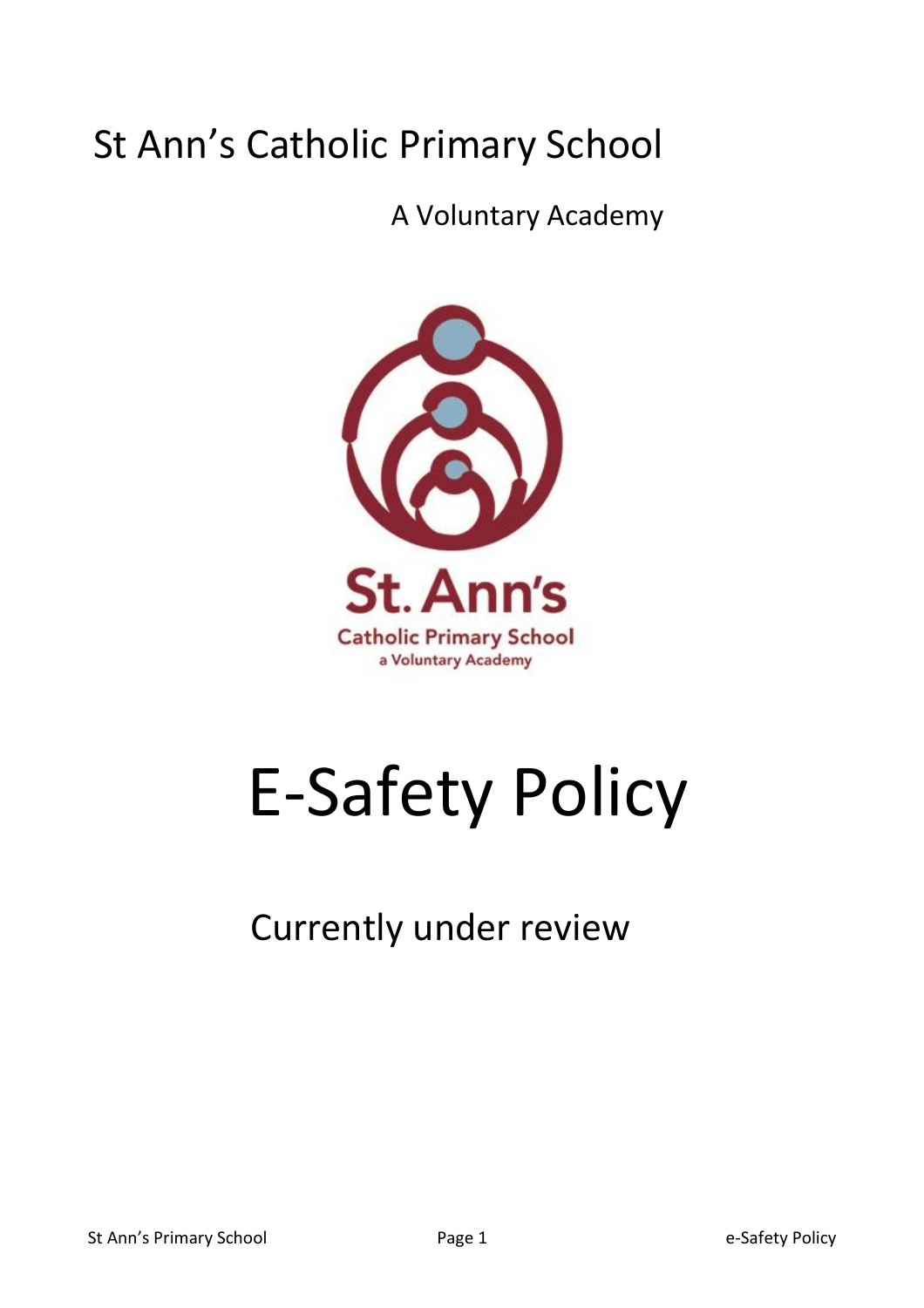## Contents of e-Safety Policy:

- 1. Introduction
- 2. Context and background
- 3. Roles and Responsibilities
- 4. Technical and Hardware Guidance
- 5. e-Safety for pupils
	- a. Internet access at school
	- b. Using the Internet for learning
	- c. Teaching the safe use of the Internet
	- d. Using email with pupils
	- e. Chat and online discussions
	- f. Other online technologies mobile phones etc
	- g. Cyber Bullying
	- h. Contact Details and Privacy
	- i. Deliberate misuse procedures and sanctions
	- j. Complaints
	- k. e-Safety Class Rules for KS1 and KS2
- 6. Use of ICT by school staff
- 7. Staff Acceptable Use Agreement form
- 8. Data Protection policy
- 9. ICT Loans to staff agreement form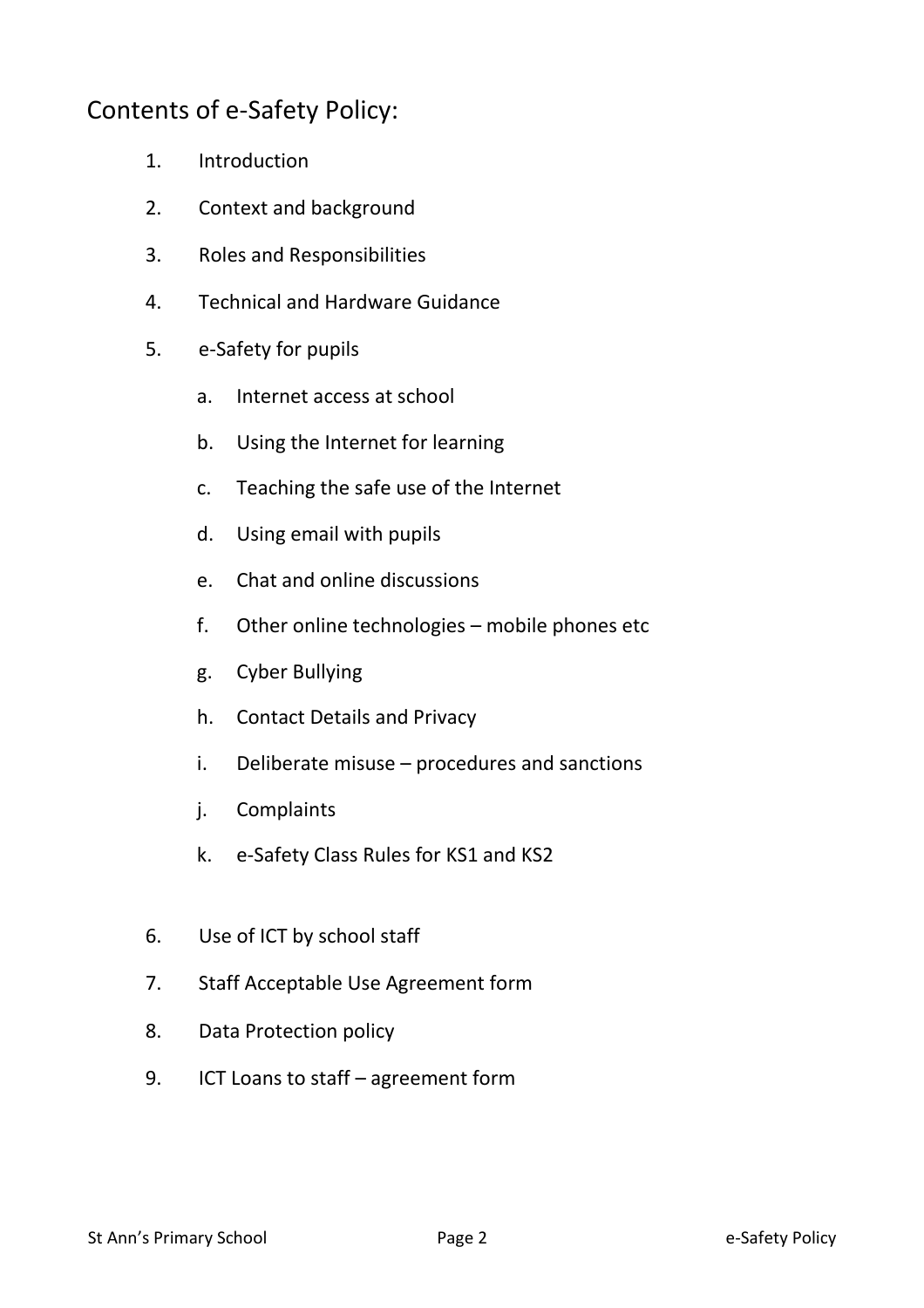## 1. Introduction

Our e-Safety Policy has been written by the school, building on The Yorkshire & Humber Grid for Learning (YHGfL) Exemplar Policy and other example policies and documents.

It has been discussed with staff, agreed by the senior management and approved by Governors. It will be reviewed annually.

It is the duty of the school to ensure that every child in our care is safe, and the same principles should apply to the 'virtual' or 'digital' world as would be applied to the school's physical buildings.

This Policy document is drawn up to protect all parties: the students, the staff and the school and aims to provide clear advice and guidance on how to minimise risks and how to deal with any infringements.

Created by:

Sarah Eady – Head Teacher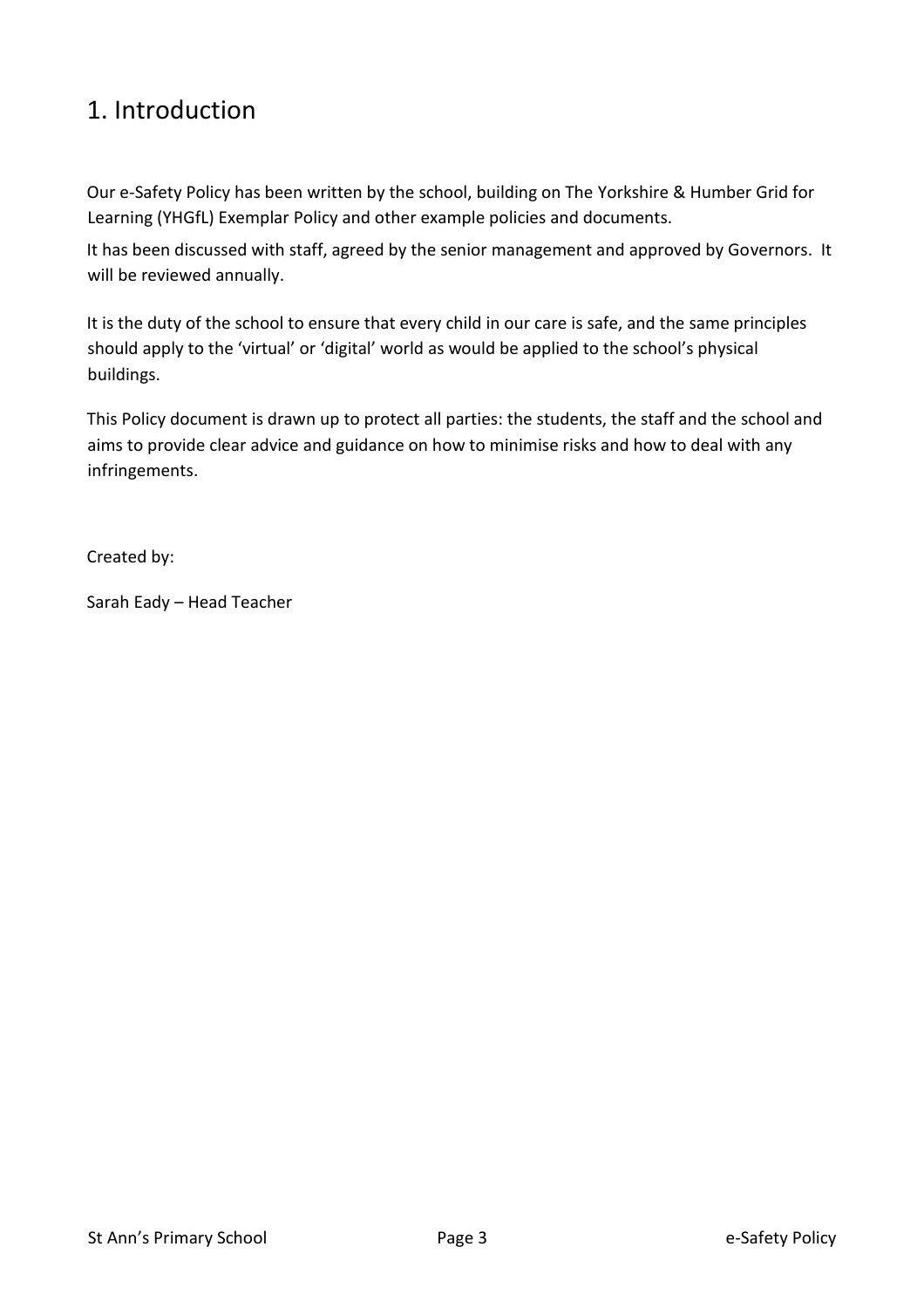## 2. Context and Background

#### The technologies

ICT in the  $21<sup>st</sup>$  Century has an all-encompassing role within the lives of children and adults. New internet and online technologies are enhancing communication and the sharing of information.

Current and emerging Internet and online technologies used in school and, more importantly in many cases, used outside of school by children include:

- The Internet World Wide Web
- e-mail
- Instant messaging (often using simple web cams) e.g. Instant Messenger)
- Web based voice and video calling (e.g. Skype)
- Online chat rooms
- Online discussion forums
- Social networking sites (e.g. Facebook)
- Blogs and Micro-blogs (e.g. Twitter)
- Podcasting (radio / audio broadcasts downloaded to computer or MP3/4 player)
- Video broadcasting sites (e.g. You Tube)
- Music and video downloading (e.g. iTunes)
- Mobile phones with camera and video functionality
- Smart phones with e-mail, messaging and internet access

Our whole school approach to the safe use of ICT

Creating a safe ICT learning environment includes three main elements at this school:

- An effective range of technological tools;
- Policies and procedures, with clear roles and responsibilities
- E-Safety teaching is embedded into the school curriculum and schemes of work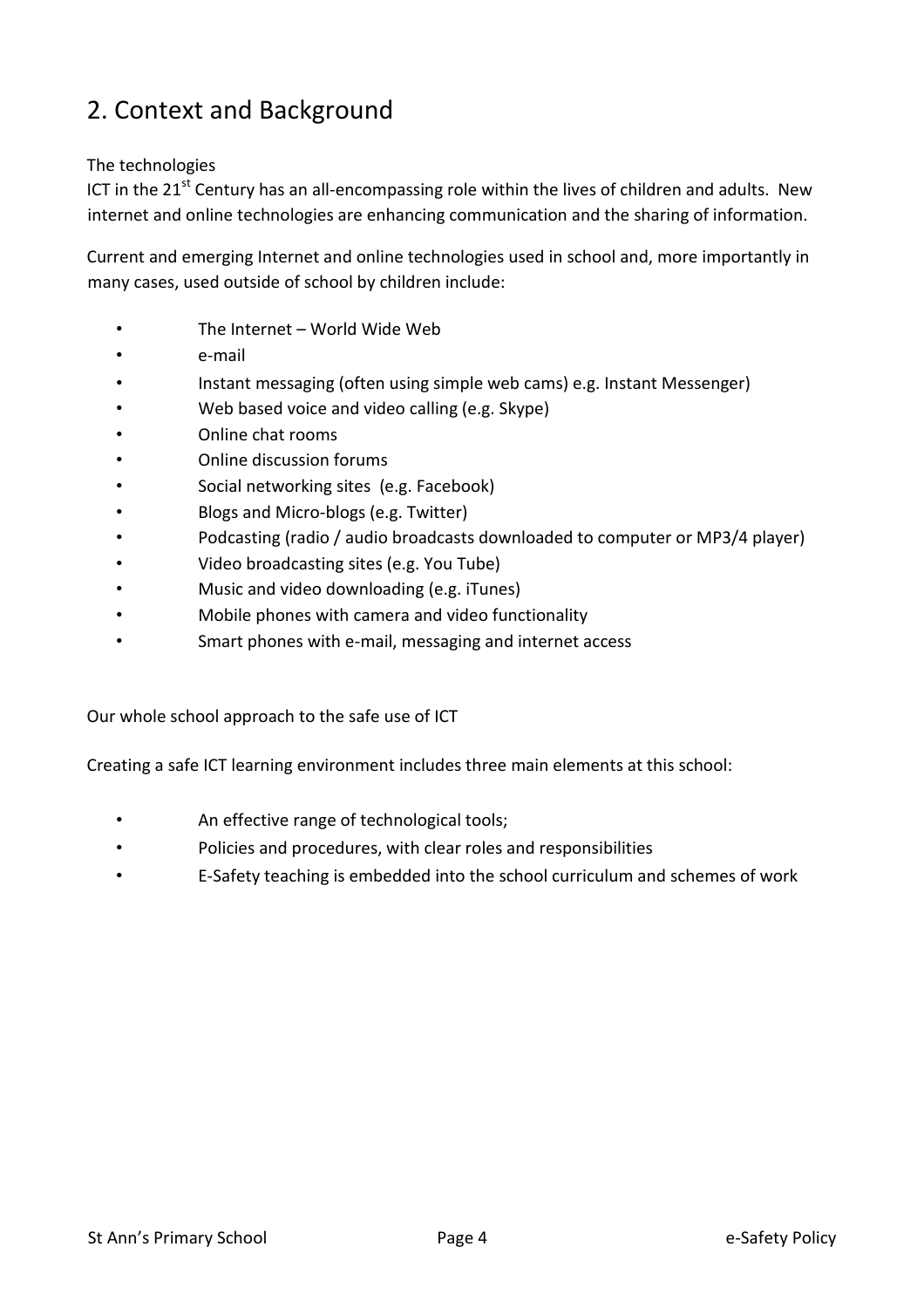## 3. Roles and Responsibilities

e-Safety is recognised as an essential aspect of strategic leadership in this school and the Head, with the support of Governors, aims to embed safe practices into the culture of the school.

## Leadership team

The SLT ensures that the Policy is implemented across the school via the usual school monitoring procedures

## e-Safety Co-ordinator

Our school e-Safety Co-ordinator is Sarah Eady (headteacher) She is responsible for keeping up to date on all e-Safety issues and ensuring that staff are updated as necessary.

#### Governors

The School Governing body is responsible for overseeing and reviewing all school policies, including the e-Safety Policy.

## School Staff

All teachers are responsible for promoting and supporting safe behaviours in their classrooms and following school e-Safety procedures. Central to this is fostering a 'No Blame' culture so pupils feel able to report any bullying, abuse or inappropriate materials.

Staff should ensure they are familiar with the school e-Safety policy, and ask for clarification where needed.

They should sign the Staff Acceptable Internet Use agreement annually Class teachers should ensure that pupils are aware of the e-Safety rules, introducing them at the beginning of each new school year.

## Pupils

Pupils are expected to take an active part in planned lessons and activities to support their understanding and confidence in dealing with e-Safety issues, both at home and school. They are asked to agree to a set of guidelines and rules covering their responsibilities when using ICT at school

#### Parents

Parents are given information about the school's e-safety policy at the Admission interview. They are given copies of the pupil for information, and asked to support these rules with their children.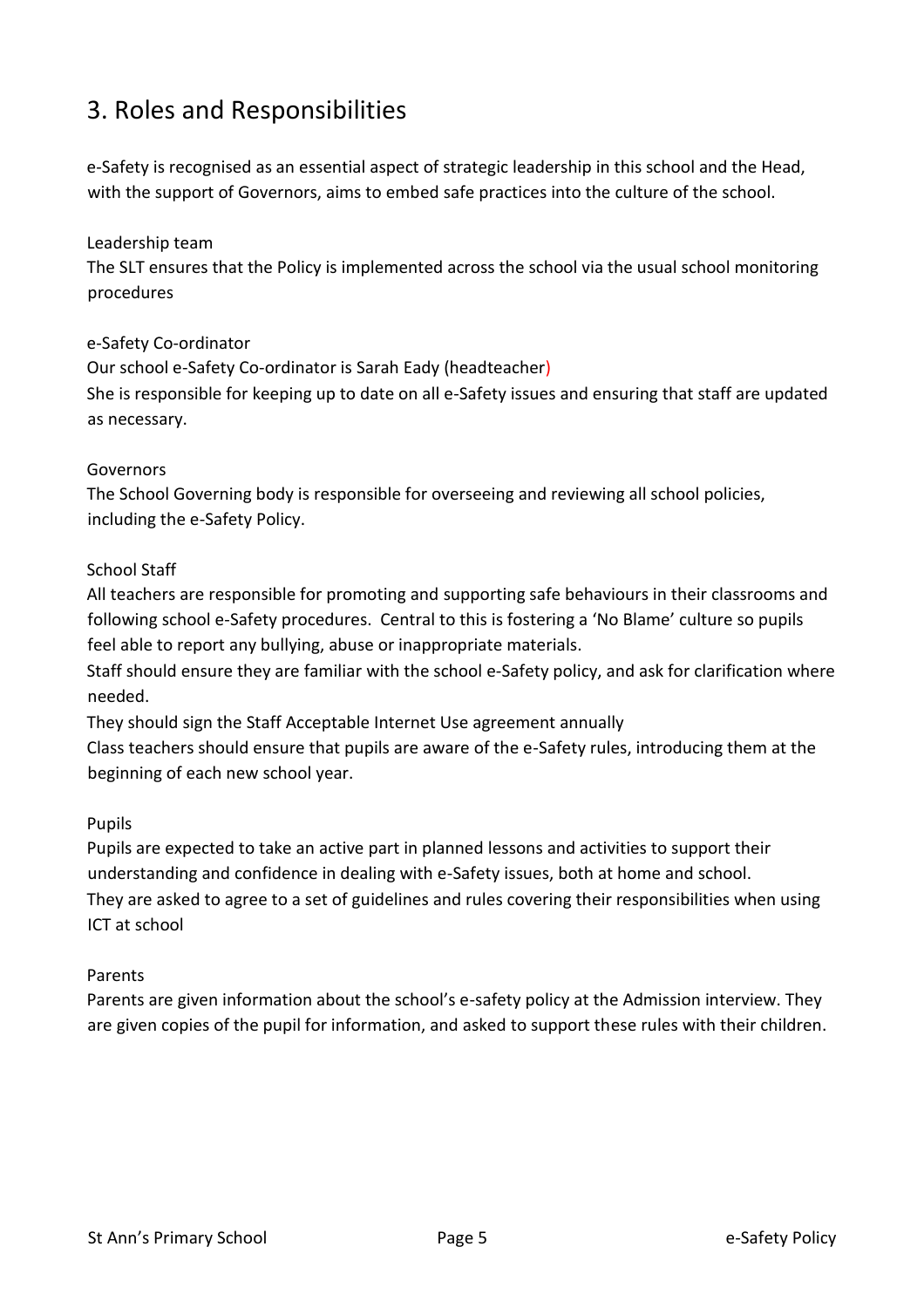## 4. Technical and hardware guidance

## School Internet provision

The school used the standard LA Internet Service Provider, which is Virgin Media Business, as part of the Yorkshire & Humber Grid for Learning Broadband consortium.

Virgin provides an always-on broadband connection at speeds up to 50 MB.

## Content filter

The YHGfL use a sophisticated content filter to ensure that as far as possible, only appropriate content from the Internet finds it way into school. Whilst this filtering technology is robust and generally effective at blocking unsuitable material, it is still possible for unsuitable material to occasionally get past the filter.

- All pupils and staff have been issued with clear guidelines on what to do if this happens, and parent will be informed where necessary.
- Pupils or staff who deliberately try and access unsuitable materials will be dealt with according to the rules outlined elsewhere in this document.

## Downloading files and applications

The Internet is a rich source of free files, applications, software, games and other material that can be downloaded and installed on a computer. Whilst some of this material may be useful, much is inappropriate, and may adversely affect the performance and reliability of school equipment.

• Pupils are not allowed to download any material from the Internet unless directed to do so by an appropriate staff member.

## Portable storage media

• Staff are allowed to use their own portable media storage (USB Keys etc). If use of such a device results in an anti-virus message they should remove the device and immediately report to the ICT Administrator,

## Security and virus protection

The school subscribes to the LA Antivirus software program, which uses Sophos Antivirus software. The software is monitored and updated regularly by the school technical support staff

• Any software messages or pop-up screens reporting evidence of viral infection should always be reported immediately to the ICT Administrator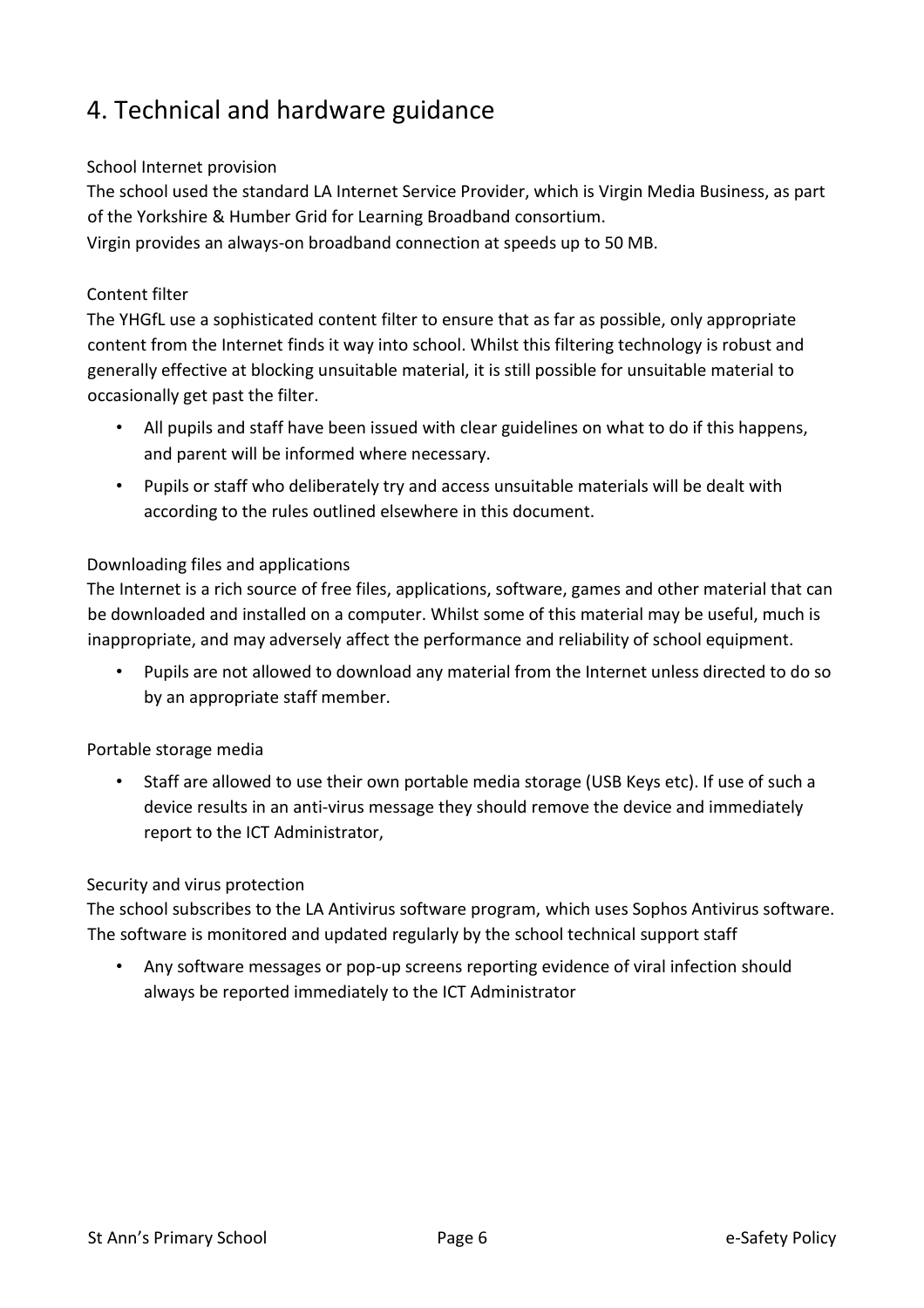## 5. e-Safety for Pupils

We believe it is our responsibility to prepare pupils for their lives in the modern world, and ICT is an integral part of that world. At our school we are committed to teaching pupils to use the ICT effectively and appropriately in all aspects of their education.

## Internet access at school

## Use of the Internet by pupils

Internet access is carefully controlled by teachers according to the age and experience of the pupils, and the learning objectives being addressed. Pupils are always actively supervised by an adult when using the Internet, and computers with Internet access are carefully located so that screens can be seen at all times by all who pass by.

Access for all pupils

In line with out inclusion policies across the school, we want to ensure that all out pupils have access to the Internet, particularly where this will directly support their learning.

To this end, we provide lunchtime access and support for pupils at Lunchtime drop in sessions from  $1.00 - 1.30$  pm

Out of Hours Provision

There is an after-school club that runs each day from 3.30 – 4.30.

There will be no unsupervised access to the Internet at any time during Out of Hours provision.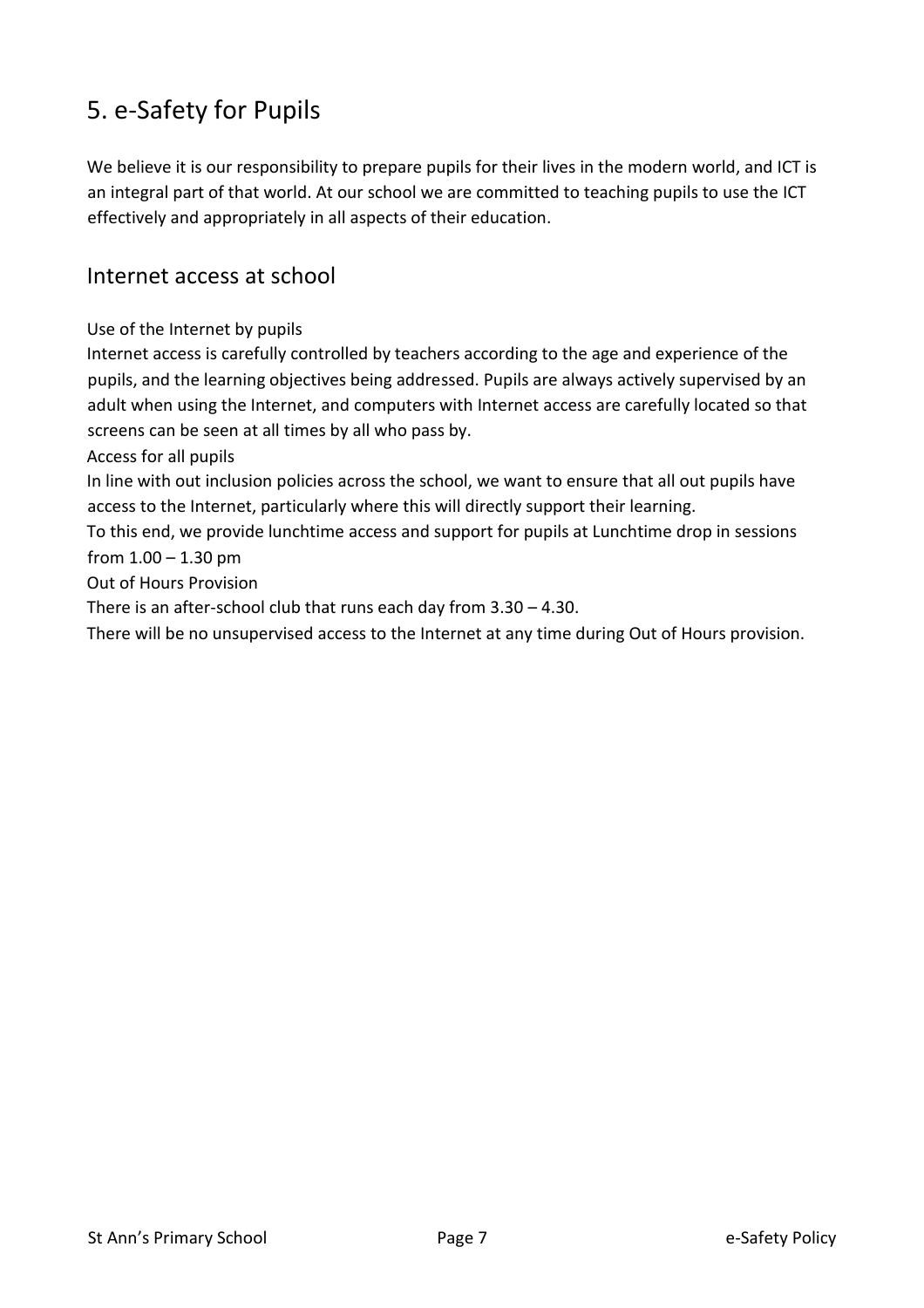## Using the Internet for learning

The Internet is now an invaluable resource for learning for all our pupils, and we use it across the curriculum both for researching information and a source of digital learning materials.

Using the Internet for learning is now a part of the Computing Curriculum (Sept 2014) We teach all of our pupils how to find appropriate information on the Internet, and how to ensure as far as possible that they understand who has made this information available, and how accurate and truthful it is.

- Teachers carefully plan all Internet-based teaching to ensure that pupils are focussed and using appropriate and relevant materials.
- Children are taught how to use search engines and how to evaluate Internet-based information as part of the ICT curriculum, and in other curriculum areas where necessary.
- They are taught how to recognise the difference between commercial and non-commercial web sites, and how to investigate the possible authors of web-based materials.
- They are taught how to carry out simple checks for bias and misinformation
- They are taught that web-based resources have similar copyright status as printed and recorded materials such as books, films and music, and that this must be taken into consideration when using them.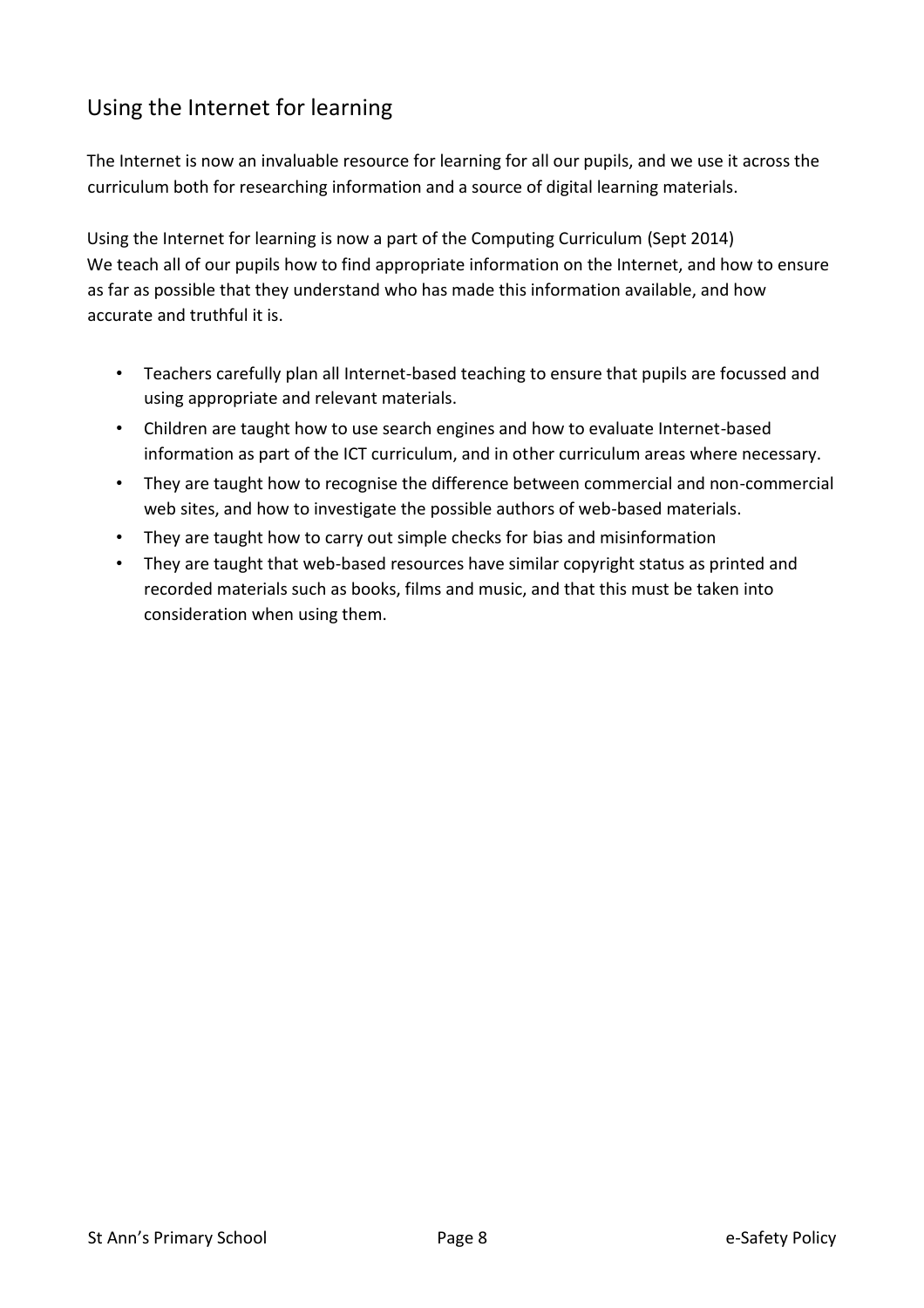## Teaching safe use of the Internet and ICT

We think it is crucial to teach pupils how to use the Internet safely, both at school and at home, and we use the Kidsmart safety code to support our teaching in this area: Kidsmart has been developed by the Childnet charity, and is endorsed by the DfES http://www.kidsmart.org.uk

The main aspects of this approach include the following five SMART tips:

- Safe Staying safe involves being careful and not giving out your name, address, mobile phone no., school name or password to people online...
- Meeting someone you meet in cyberspace can be dangerous. Only do so with your parents'/carers' permission and then when they are present...
- Accepting e-mails or opening files from people you don't really know or trust can get you into trouble - they may contain viruses or nasty messages...
- Remember someone online may be lying and not be who they say they are. If you feel uncomfortable when chatting or messaging end the conversation...
- Tell your parent or carer if someone or something makes you feel uncomfortable or worried...

## Suitable material

We encourage pupils to see the Internet as a rich and challenging resource, but we also recognise that it can be difficult to navigate and find useful and appropriate material. Were possible, and particularly with younger children, we provide pupils with suggestions for suitable sites across the curriculum, and staff always check the suitability of websites before suggesting them to children, or using them in teaching.

## Non-Education materials

We believe it is better to support children in finding their way around the Internet with guidance and positive role modelling rather than restrict Internet use to strict curriculum based research. As well as Internet material directly related to the curriculum, we encourage children to visit appropriate entertainment and child-oriented activity sites that have interesting and relevant activities, games and information, in free time at out-of-school-hours provision, and at home. There is a selection of links to such resources available from on the school website, and in the shared pupil folders on the school network.

## Unsuitable material

Despite the best efforts of the LA and school staff, occasionally pupils may come cross something on the Internet that they find offensive, unpleasant or distressing. Pupils are taught to always report such experiences directly to an adult at the time they occur, so that action can be taken. The action will include:

- 1. Making a note of the website and any other websites linked to it.
- 2. Informing the ICT Administrator
- 3. Logging the incident ICT Incident Log Book in the school office
- 4. Discussion with the pupil about the incident, and how to avoid similar experiences in future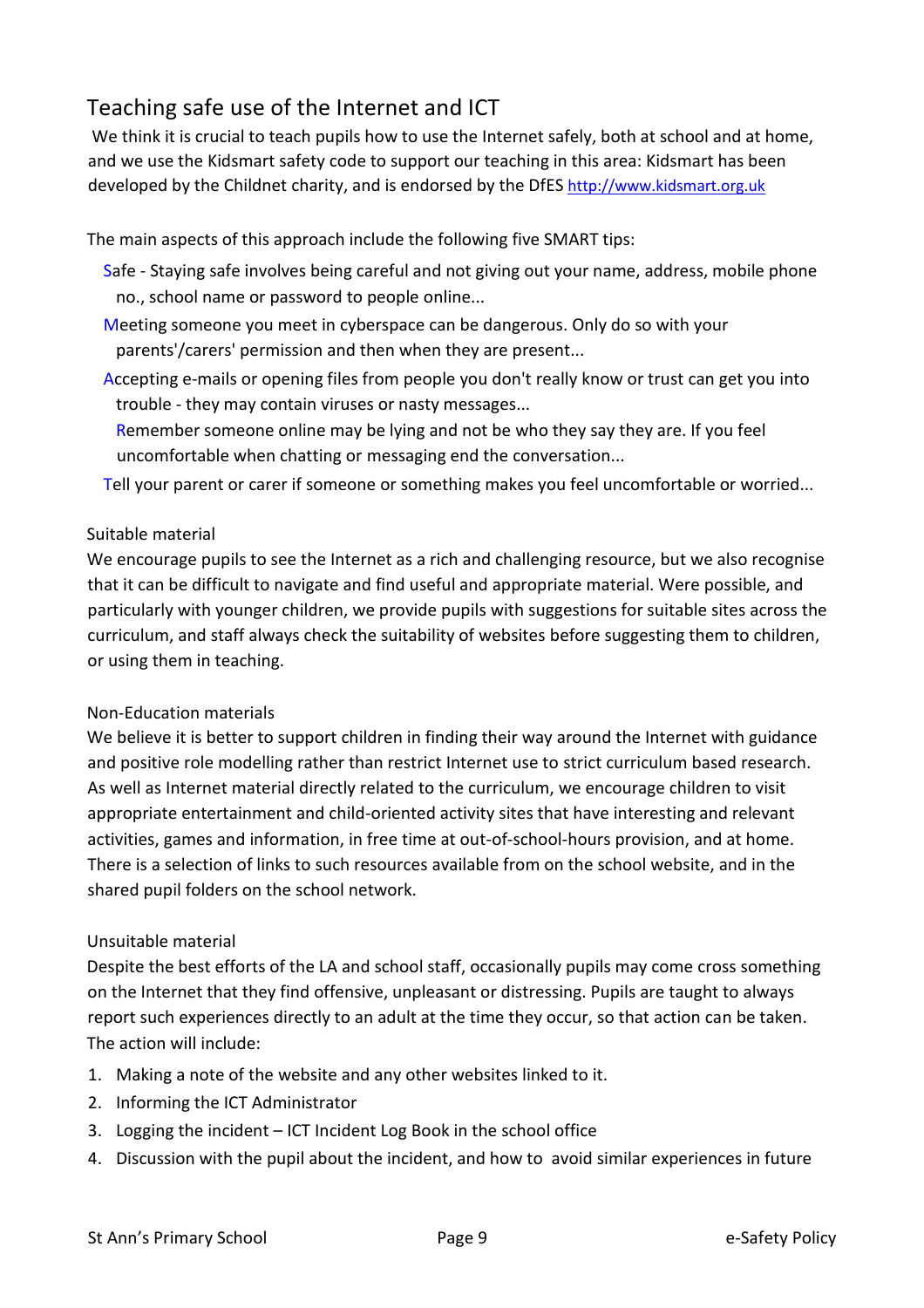## Using E-Mail at school

E-Mail is a valuable and stimulating method of communication that plays an important role in many aspects of our lives today. We believe it is important that our pupils understand the role of e-mail, and how to use it appropriately and effectively.

- We teach the use of e-mail as part of our ICT curriculum, and use appropriate pupil email accounts where necessary
- Pupils are not allowed to access personal e-mail using school Internet facilities

## Chat, discussion and social networking sites

These forms of electronic communication are used more and more by pupils out of school, and can also contribute to learning across a range of curriculum areas.

Online chat rooms, discussion forums and social networking sites present a range of personal safety and privacy issues for young people, and there have been some serious cases highlighted in the media.

We use the resources, guidelines and materials offered by Kidsmart, as outlined above in the Safe use of the Internet section to teach children how to use chat rooms safely.

All commercial Instant Messaging and Social Networking sites are filtered as part of the LA Internet policy

Pupils may take part in discussion forums or post messages on bulletin boards that teachers have evaluated as part of specific lesson activities. Individual pupil names or identifying information will never be used.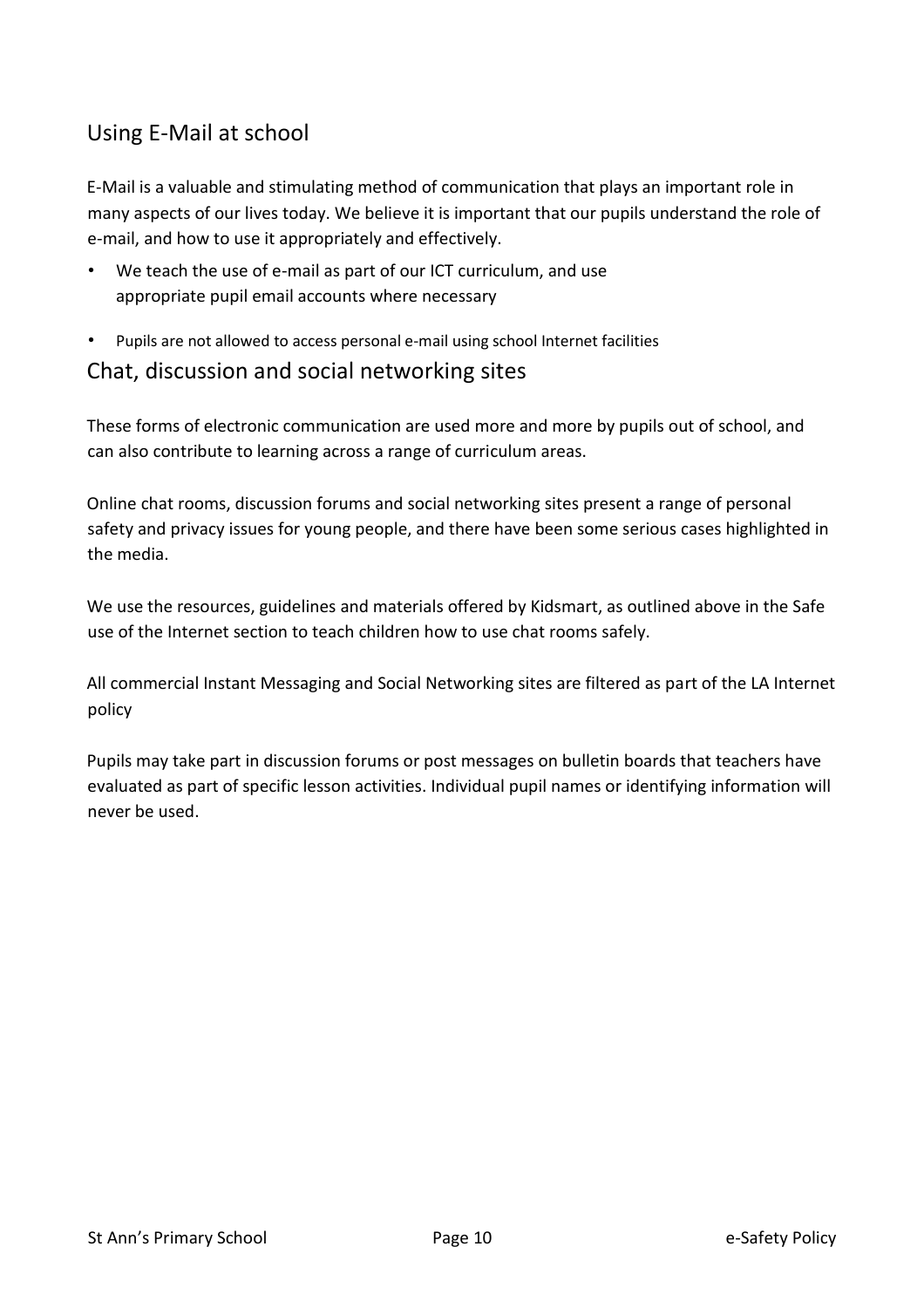## Internet-enabled mobile phones and handheld devices

More and more young people have access to sophisticated new internet-enabled devices such as SMART mobile phones, tablets and music players.

It is important that whilst the school recognises the potential advantages these devices can offer, there are clear and enforceable rules for their use in school, particularly when they give access to the Internet, and allow pictures and information to be remotely posted to a website or weblog.

Pupils will be taught the legal and moral implications of posting photos and personal information from mobile phones to public websites etc and how the data protection and privacy laws apply.

• Pupils are not allowed to have personal mobile phones or other similar devices in school. Parents may request that such devices are kept at the School Office for pupils who may need them on their journey to and from school.

## Cyberbullying - Online bullying and harassment

Online bullying and harassment via Instant messaging, mobile phone texting, e-mail and chat rooms are potential problems that can have a serious effect on pupils. Our school has a range of strategies and policies to prevent online bullying, outlined in various sections of this policy. These include:

- No access to public chat-rooms, Instant Messaging services and bulletin boards.
- Pupils are taught how to use the Internet safely and responsibly, and are given access to guidance and support resources from a variety of sources.

We encourage pupils to discuss any concerns or worries they have about online bullying and harassment with staff, and have a range of materials available to support pupils and their families.

- Complaints of cyber-bullying are dealt with in accordance with our Anti-Bullying Policy.
- Complaints related to child protection are dealt with in accordance with school child protection procedures.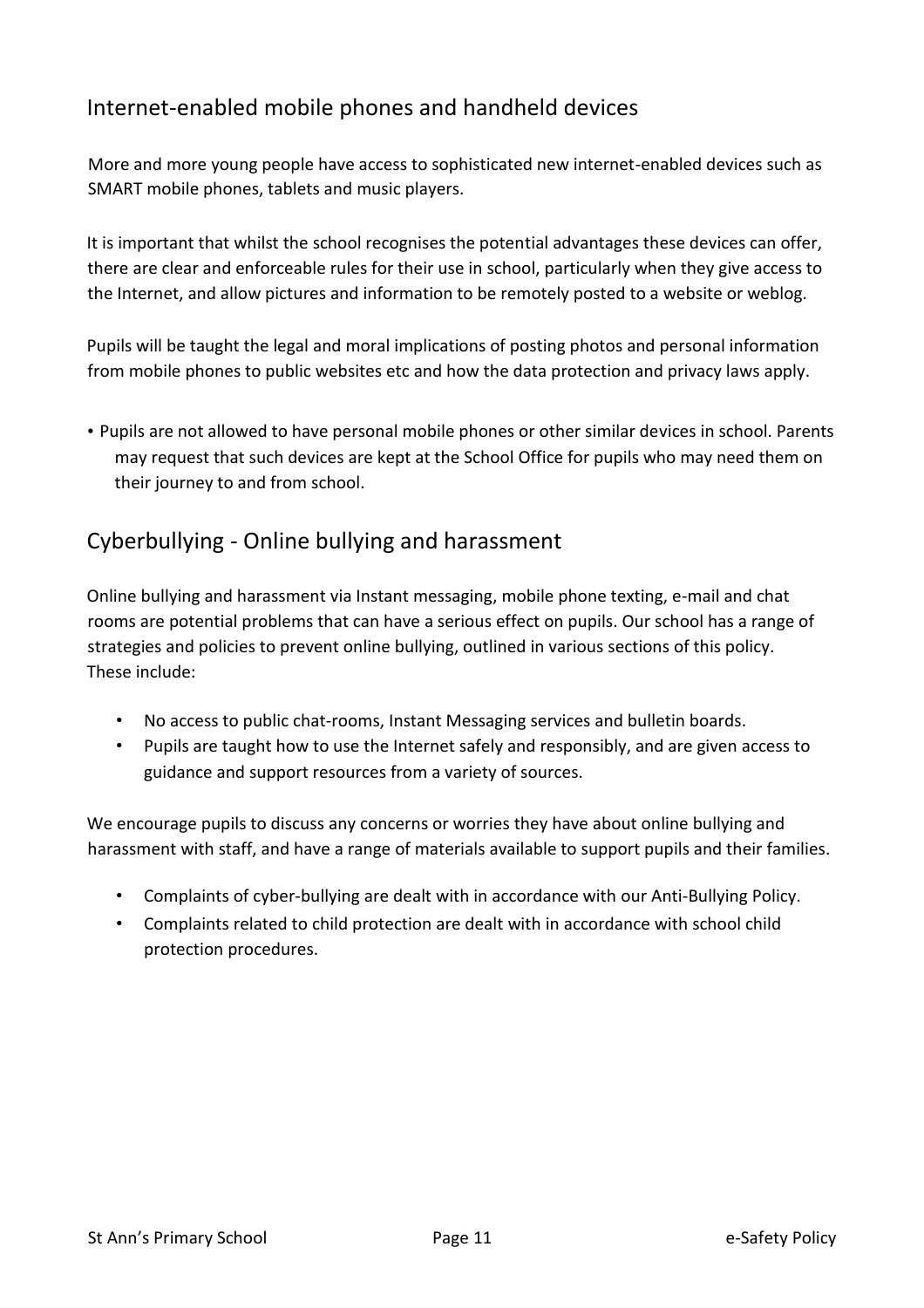## Contact details and privacy

As specified elsewhere in this policy, pupil's personal details, identifying information, images or other sensitive details will never be used for any public Internet-based activity unless written permission has been obtained from a parent or legal guardian.

Pupils are taught that sharing this information with others can be dangerous – see Teaching the Safe Use of the Internet.

## School and pupil websites – pictures and pupil input

As part of the ICT and wider curriculum, pupils may be involved in evaluating and designing web pages and web-based resources.

Any work that is published on a public website and attributed to members of our school community will reflect our school, and will therefore be carefully checked for mistakes, inaccuracies and inappropriate content.

Pupils may design and create personal web pages. These pages will generally only be made available to other school users, or as part of a password protected network or learning platform.

Where pupil websites are published on the wider Internet, perhaps as part of a project with another school, organisation etc, then identifying information will be removed, and images restricted.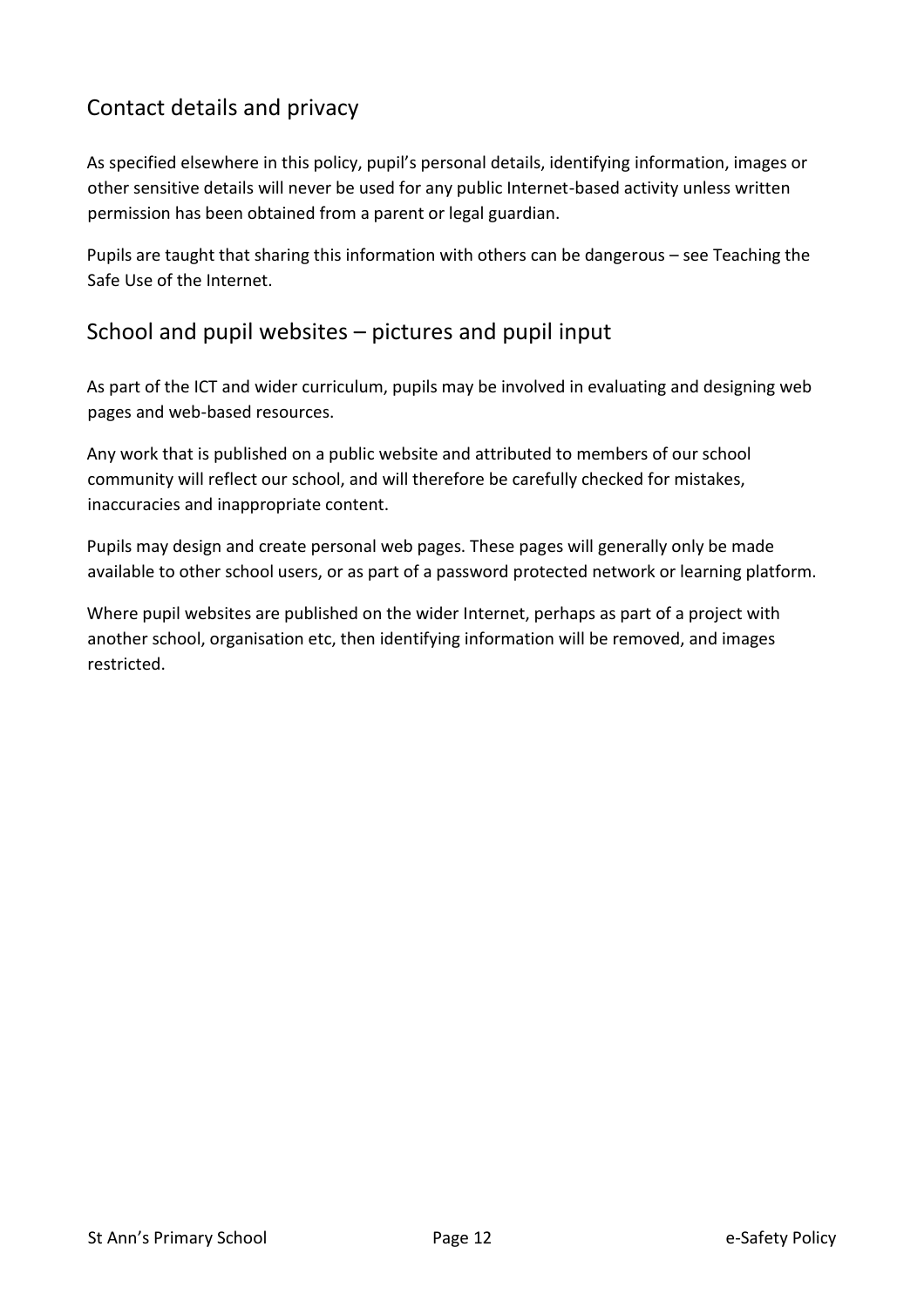## Deliberate misuse of the Internet facilities

All pupils have discussed the rules for using the Internet safely and appropriately. These rules should displayed in each classroom and the ICT suite

Where a pupil is found to be using the Internet inappropriately, for example to download games, or search for unsuitable images, then sanctions will be applied according to the nature of the misuse, and any previous misuse.

Sanctions will include:

Unsuitable material (e.g. online games, celebrity pictures, music downloads, sport websites etc)

Initial warning from class teacher

Banning from out of school hours Internet facilities

Report to Headteacher

Letter to parent/carer

Offensive material (e.g. pornographic images, racist, sexist or hate website or images etc)

Incident logged and reported to Head teacher

Initial letter to parent/carer

Removal of Internet privileges/username etc

Meeting with Parent/Carer to re-sign Internet use agreement

Removal of Out of School Hours access to Internet

Subsequent incidents will be treated very seriously by the Headteacher, and may result in exclusion and/or police involvement.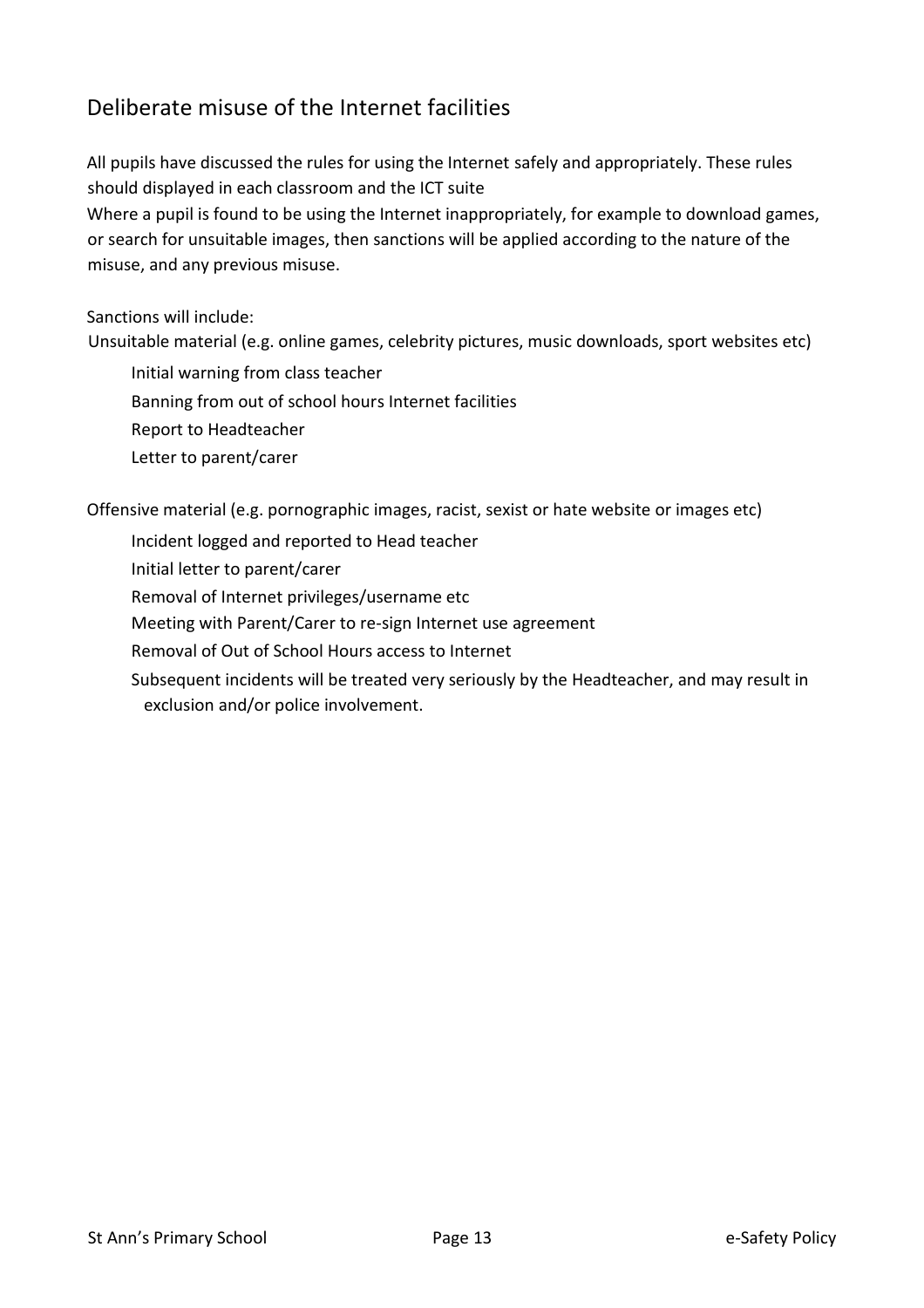## How will complaints regarding e-Safety be handled?

It is the duty of the school to ensure that every child in our care is safe, and the same principles should apply to the 'virtual' or 'digital' world as would be applied to the school's physical buildings.

international scale and linked nature of Internet content, the availability of mobile technologies and speed of change, it is not possible to guarantee that unsuitable material will never appear on a school computer or mobile device. Neither the school nor the Local Authority can accept liability for material accessed, or any consequences of Internet access.

Staff and pupils are given information about infringements in use and possible sanctions. Sanctions available include:

- All incidents will be recorded
- Interview/counselling by class teacher, Senior Management Team, e-Safety Coordinator and Headteacher;
- informing parents or carers;
- removal of Internet or computer access for a period,
- referral to LA / Police.

Our e-Safety Coordinator acts as first point of contact for any complaint. Any complaint about staff misuse is referred to the Head teacher.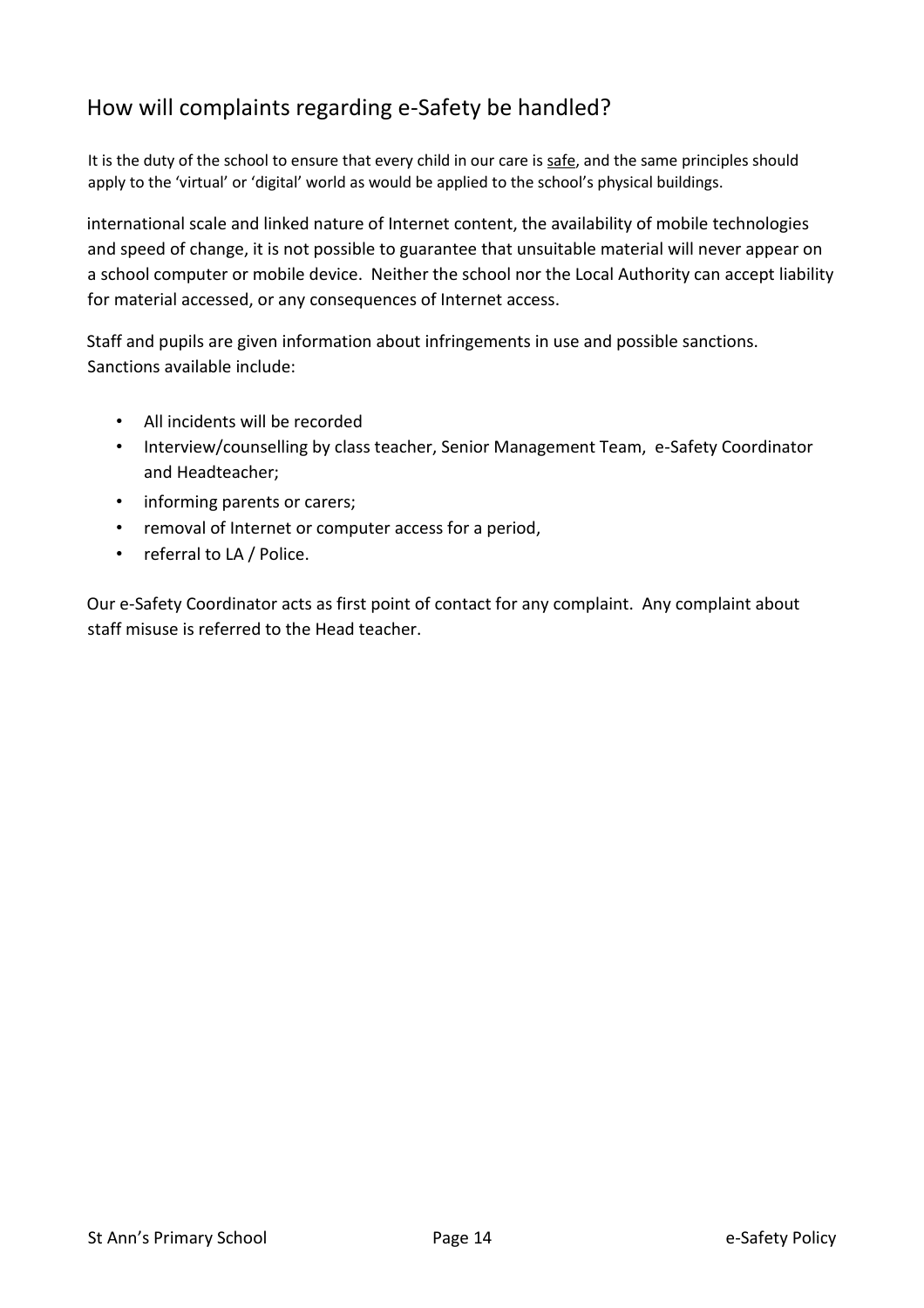

#### Keep safe: Keep SMART

- 1. I will ask permission before using any ICT equipment (e.g. computers, digital cameras, etc), and only use it when a teacher or another adult is with me.
- 2. I will only use the school's computers for schoolwork and homework.
- 3. I will only delete my own files, and I will not look at other people's files without their permission.
- 4. I will use the usernames and passwords provided by the school to access the school network
- 5. I will not bring software or USB memory sticks into school without permission
- 6. I will ask permission before using the Internet, and only use it when a staff member is present
- 7. I will only visit web sites that I am asked to by school staff, or that have been saved in a shared internet link folder for pupils to use
- 8. I will not use Google image search without being asked to do so by a school staff member
- 9. I will not download anything (files, images etc) from the Internet unless given permission
- 10. I will only use an approved email account provided for me by the school to send email as part of my learning. I will not use personal email accounts (e.g. Hotmail) at school.
- 11. The messages I send or information I upload as part of my school work will always be polite
- 12. I will not give my home address, phone number, send a photograph or video, or give any other personal information online that could be used to identify me, my family or my friends, unless my teacher has given permission
- 13. If I see anything that makes me uncomfortable, or I receive a message I do not like, I will not respond to it but I will immediately tell a school staff member
- 14. I will use the Kidsmart website to help me understand how to keep safe when using ICT
- 15. I understand that the school may check my computer files, e-mail and the Internet sites I visit, to help keep me safe.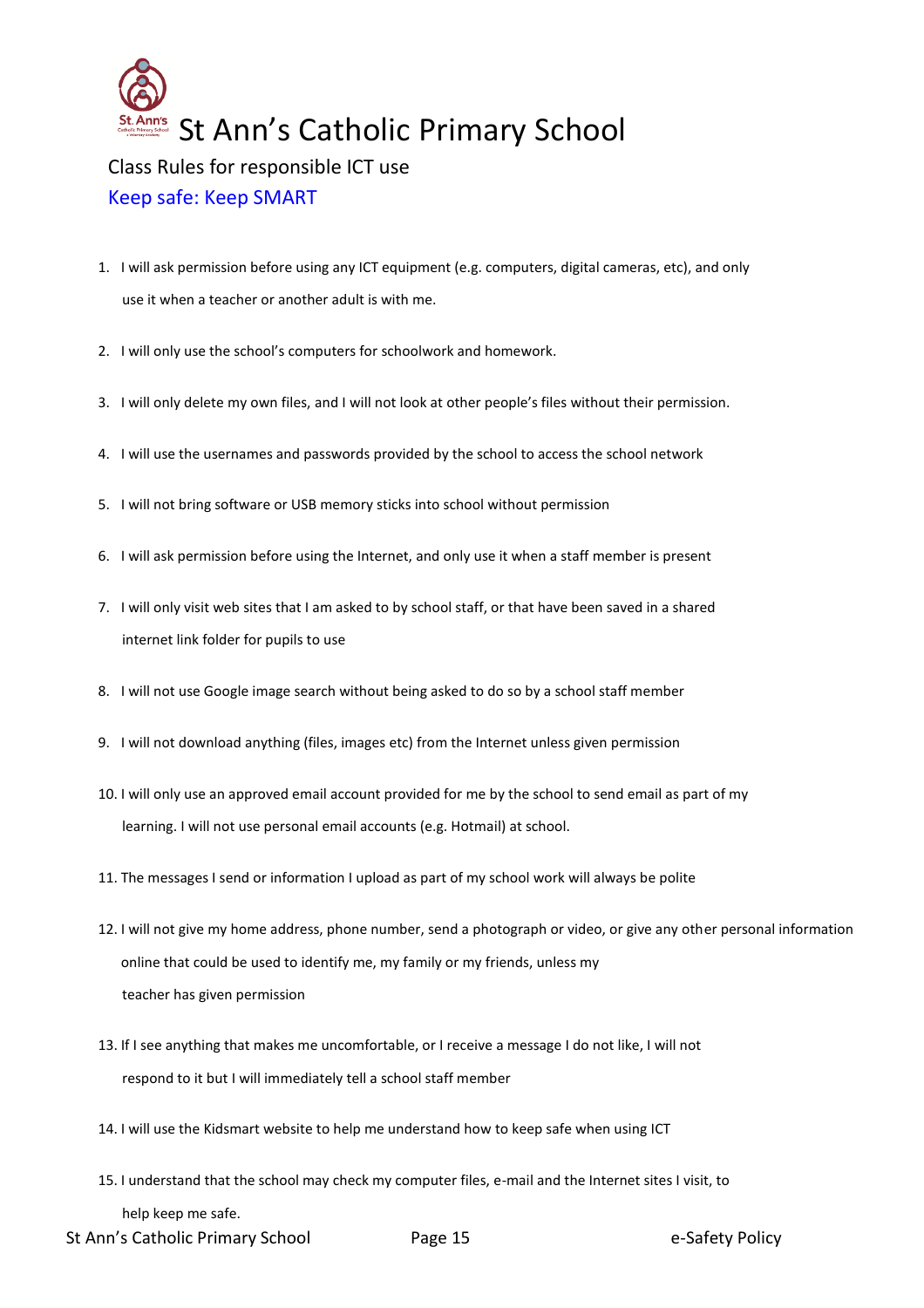## 9. Use of the Internet and ICT resources by school staff

## The Internet

Our school understands that the Internet is a valuable resource for school staff. It provides a wealth of resources, teaching materials and information that teachers can use across the curriculum. It allows staff to share resources with other schools, and to engage in debate and discussion.

We are committed to encouraging and supporting our school staff to make the best use of the Internet and all the opportunities it offers to enhance our teaching and support learning.

## Internet Availability

To enable staff to make full use of these important resources, the Internet is available in school to all staff for professional use. The school also provides an YHGfL user account that gives further access to specific resources, online tools and email.

## ICT Equipment and Resources

The school also offers staff access to appropriate ICT equipment and resources, including computers, laptops, tablets, interactive whiteboards, data projectors, digital cameras, video camcorders, sound recorders, control and data logging equipment and a range of professional and curriculum software

#### Professional use

Staff are expected to model appropriate ICT and Internet use at all times. This supports our commitment to encouraging safe and appropriate ICT and Internet use by our pupils both in school and at home.

Staff are also careful to consider inclusion and equalities issues when using ICT and the Internet, and to provide pupils with appropriate models to support the school Inclusion and Equal Opportunities policies.

Staff who need support or INSET in using ICT as part of their professional practice can ask for support from the ICT Co-ordinator.

#### Personal use of the Internet and ICT resources

Some equipment (including laptops) is available for loan to staff, with permission from the ICTCO and Headteacher. The appropriate forms and agreements must be signed.

However, all staff must be aware of the school policy on using school Internet and ICT resources for personal use. These are outlined in the staff agreement form below.

#### E-mail

We recognise that e-mail is a useful and efficient professional communication tool. To facilitate this, staff members will be given a school e-mail address and we ask staff to use it for all professional communication with colleagues, organisations, companies and other groups.

Staff are reminded that using this e-mail address means that they are representing the school, and all communications must reflect this.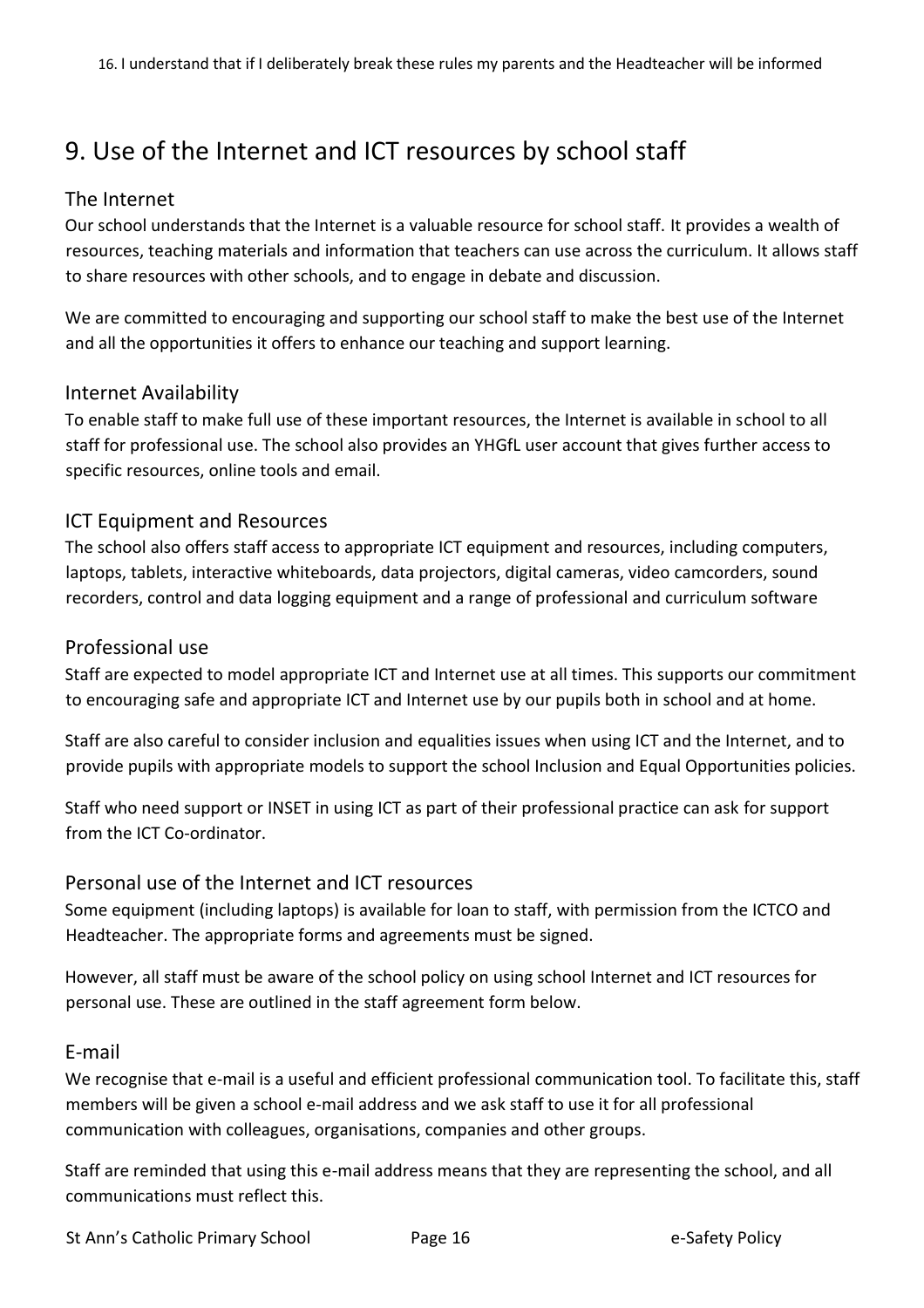E-mail accounts provided by the school may sometimes need to be accessed, although personal privacy will be respected.

Online discussion groups, bulletin boards and forums, online chat and messaging We realise that a growing number of educationalists and education groups use discussion groups, online chat forums and bulletin board to share good practice and disseminate information and resources.

The use of online discussion groups and bulletin boards relating to professional practice and continuing professional development is encouraged, although staff are reminded that they are representing the school, and appropriate professional standards should apply to all postings and messages.

## Social Networking

The school appreciates that many staff will use social networking sites and tools. The use of social networking tools and how it relates to the professional life of school staff is covered in Staff Professional Conduct expectations and agreements.

## Data Protection and Copyright

The school has data protection policy in place – please see separate documentation for more details.

Staff are aware of this policy, and how it relates to Internet and ICT use, in particular with regard to pupil data and photographs, and follow the guidelines as necessary.

Staff understand that there are complex copyright issues around many online resources and materials, and always give appropriate credit when using online materials or resources in teaching and learning materials. They also support pupils to do the same.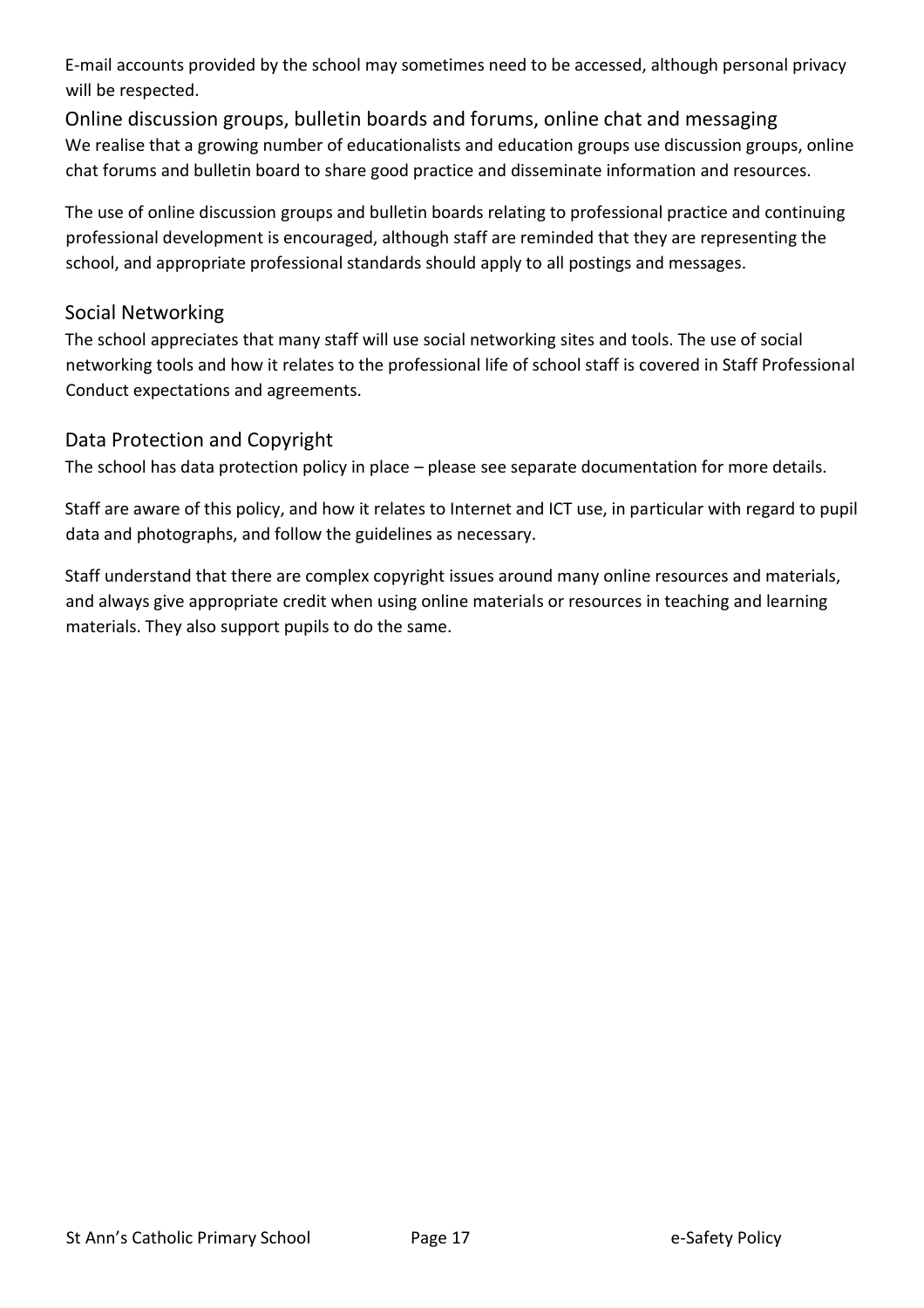

## e-Safety Policy Staff Agreement Form

This document covers use of school digital technologies, networks etc both in school and out of school.

#### Access

- I will obtain the appropriate log on details and passwords from the ICT Co-ordinator.
- I will not reveal my password(s) to anyone other than the persons responsible for running and maintaining the system.
- If my password is compromised, I will ensure I change it. I will not use anyone else's password if they reveal it to me and will advise them to change it.
- I will not allow unauthorised individuals to access school ICT systems or resources

#### Appropriate Use

- I will only use the school's digital technology resources and systems for professional purposes or for uses deemed 'reasonable' by the Head and Governing Body.
- I will never view, upload, download or send any material which is likely to be unsuitable for children or material that could be considered offensive to colleagues. This applies to any material of a violent, dangerous or inappropriate sexual content.
- I will not download, use or upload any material which is copyright, does not have the appropriate licensing or that might compromise the network
- I will report any accidental access to, or receipt of inappropriate materials, or filtering breach to the eSafety coordinator or member of the SMT.

#### Professional Conduct

- I will not engage in any online activity that may compromise my professional responsibilities
- I will ensure that any private social networking sites / blogs etc that I create or actively contribute to are not confused with my professional role
- I will never include pupils or former pupils as part of a non-professional social network or group
- I will ensure that I represent the school in a professional and appropriate way when sending e-mail, contributing to online discussion or posting to public websites using school facilities
- I will not browse, download or send material that could be considered offensive to colleagues
- I will report any accidental access to, or receipt of inappropriate materials, or filtering breach to the appropriate line manager / school named contact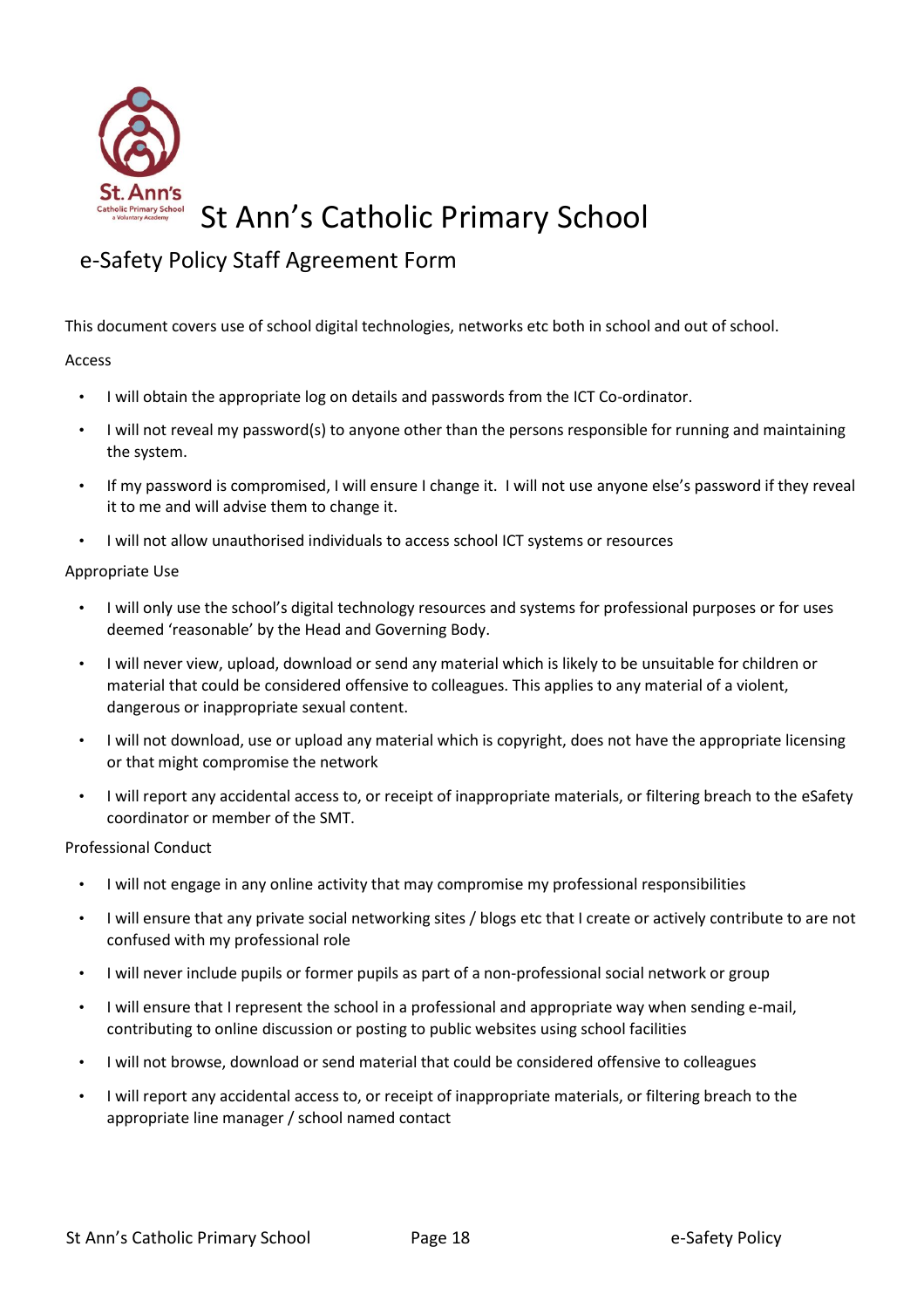#### Personal Use

- I understand that I may use Internet facilities for personal use at lunchtimes and break time, where computers are available and not being used for professional or educational purposes.
- I understand that I may access private e-mail accounts during the availability periods outlined above for personal use, but will not download any attachments, pictures or other material onto school computers, or onto the school network area.
- I understand that the forwarding of e-mail chain letters, inappropriate 'jokes' and similar material is forbidden.
- I will not use the school Internet facilities for personal access to public discussion groups or social networking sites

#### Email

- I will only use the approved, secure email system for any school business: (currently: St Anns gmail)
- I will only use the approved school email, or other school approved communication systems with pupils or parents/carers, and only communicate with them on appropriate school business.

#### Use of School equipment out of school

- I agree and accept that any computer or laptop loaned to me by the school, is provided mainly to support my professional responsibilities and that I will notify the school of any "significant personal use" as defined by HM Revenue and Customs.
- I will return school equipment regularly (to be agreed with ICT Administrator) to be checked and updated
- I will not connect a computer, laptop or other device (including USB flash drive), to the network / Internet that does not have up-to-date anti-virus software

#### Teaching and Learning

- I will always actively supervise, or arrange for suitable supervision of pupils that I have directed or allowed to use the Internet
- I will embed the school's e-safety curriculum into my teaching, using agreed resources and materials
- I will ensure I am aware of digital safety-guarding issues so they are appropriately embedded in my classroom practice
- I will only use the Internet for professional purposes when pupils are present in an ICT suite, or a classroom with Internet access

#### Photographs and Video

- I will not use personal digital cameras or camera phones for taking and transferring images of pupils or staff without permission and will not store images at home without permission
- I will never associate pupil names or personal information with images or videos published in school publications or on the Internet (in accordance with school policy and parental guidance)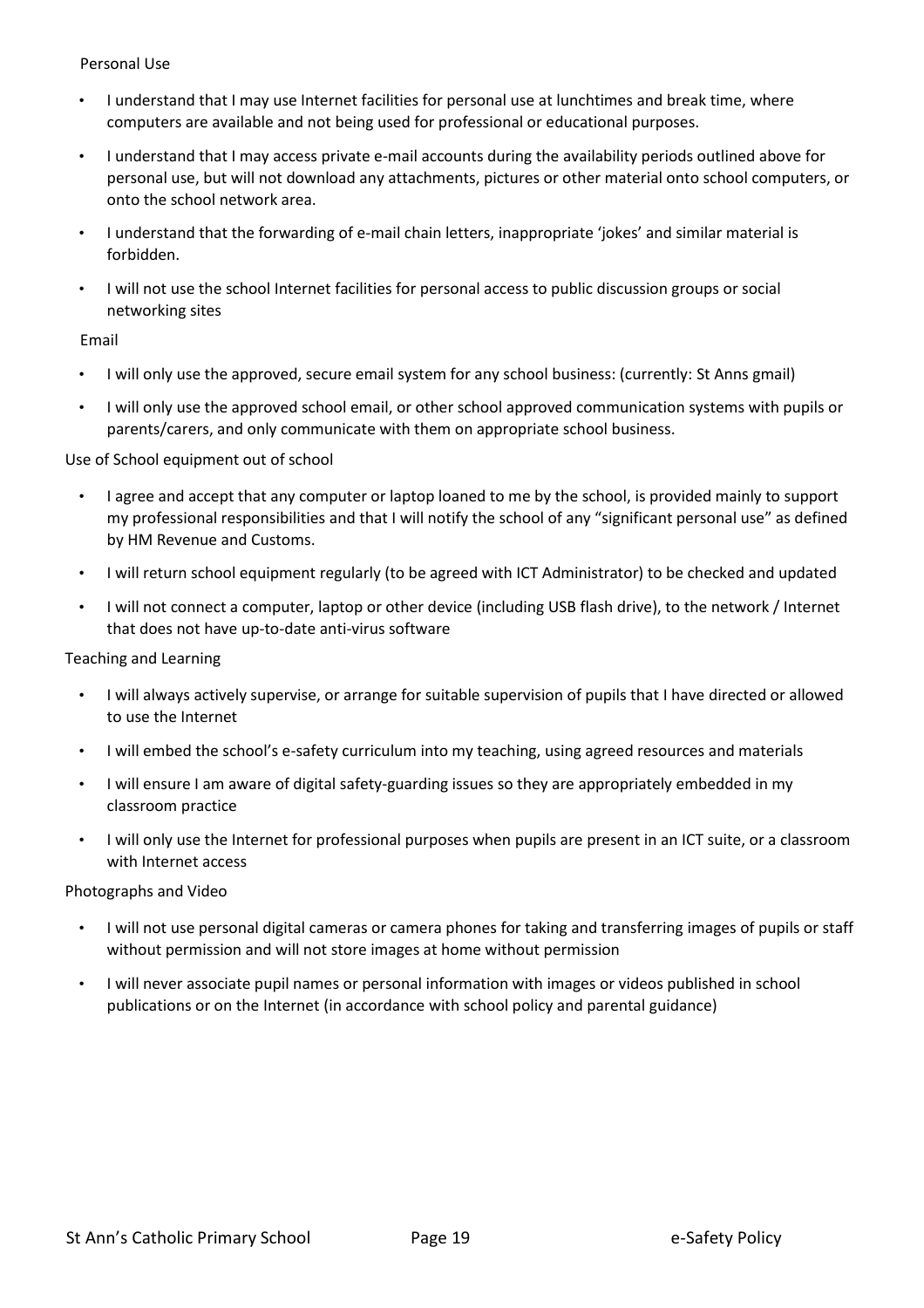Data protection

- I will not give out or share personal addresses (including email), telephone / fax numbers of any adult or students working at the school.
- I will not take pupil data, photographs or video from the school premises without the full permission of the head teacher e.g. on a laptop, memory stick or any other removable media
- I will ensure that I follow school data security protocols when using any confidential data at any location other than school premises
- I will respect the privacy of other users' data, and will never enter the file areas of other staff without their express permission
- I understand that data protection policy requires that any information seen by me with regard to staff or pupil information, held within the school's information management system, will be kept private and confidential, EXCEPT when it is deemed necessary that I am required by law to disclose such information to an appropriate authority.

Copyright

- I will not publish or distribute work that is protected by copyright
- I will encourage pupils to reference online resources and websites when they use them in a report or publication

#### User Signature

I agree to abide by all the points above.

I understand that it is my responsibility to ensure that I remain up-to-date and read and understand the school's most recent e-safety policies.

I agree to have a school user account, be connected to the Internet via the school network and be able to use the school's ICT resources and systems.

Authorised Signature (Head Teacher (primary) / Head/Deputy/ senior teacher (secondary) I approve this user to be set-up.

Signature .................................................. Date...............................................

Full Name .................................................................... (printed)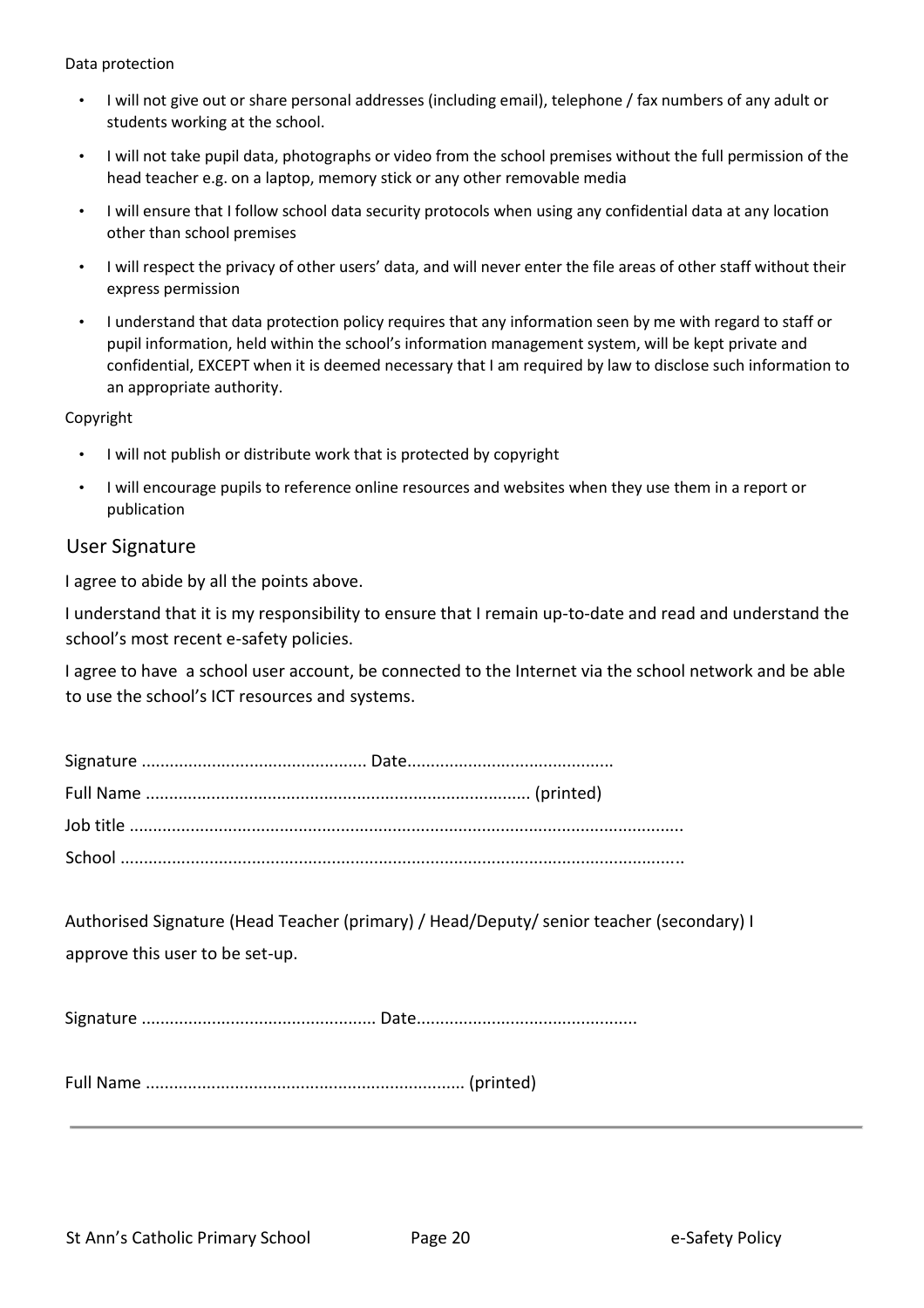## 11. Data Protection Policy

Our school is aware of the data protection law as it affects our use of the Internet, both in administration and teaching and learning.

We adhere to the LA Guidelines on Data protection.

Staff and pupils understand the legal and disciplinary implications of using the Internet at school for illegal purposes.

Where appropriate, the police and other relevant authorities will be involved in cases of deliberate misuse or abuse of the Internet by members of the school community using the connection provided by the school.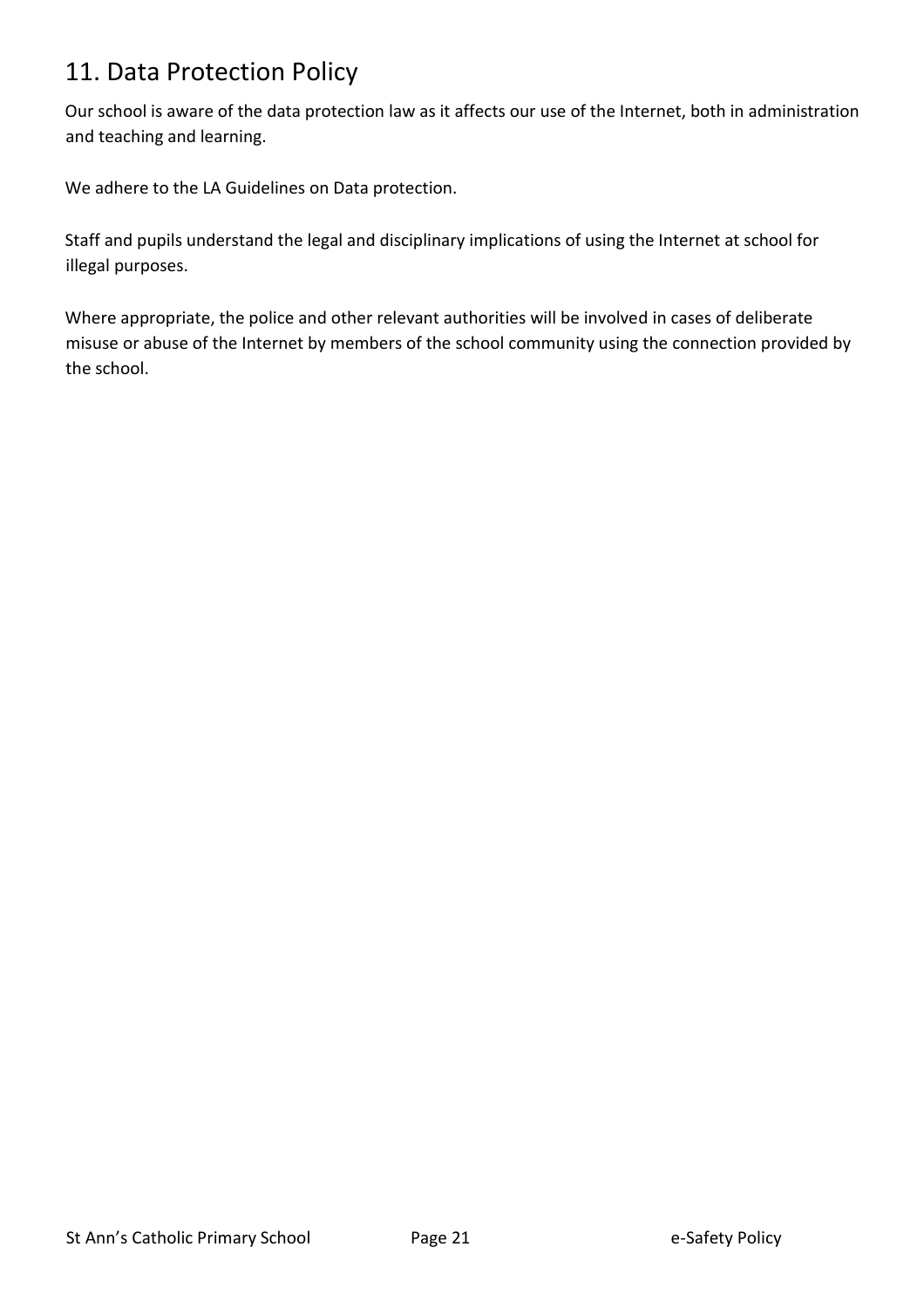## 12. Staff Laptop and ICT Equipment Loans

Any member of staff who borrows or uses a school laptop, computer or any other ICT equipment must adhere to all aspects of this e-Safety Policy.

This must be the case wherever the laptop, computer or other such device is being used as it remains the property of St Ann's Catholic Primary School at all times.

Staff must undertake to take proper care of the equipment whilst in their possession and will abide by the requirements of the school's insurance policy with regard to protecting the equipment from loss or damage. They must also agree that, should the equipment be lost or damaged due to exposure to a non-insured risk, they will replace or arrange for the repair of the equipment at their own expense.

Staff must sign the 'Staff Laptop and Computer Loans Agreement before taking the equipment away from the school premises.